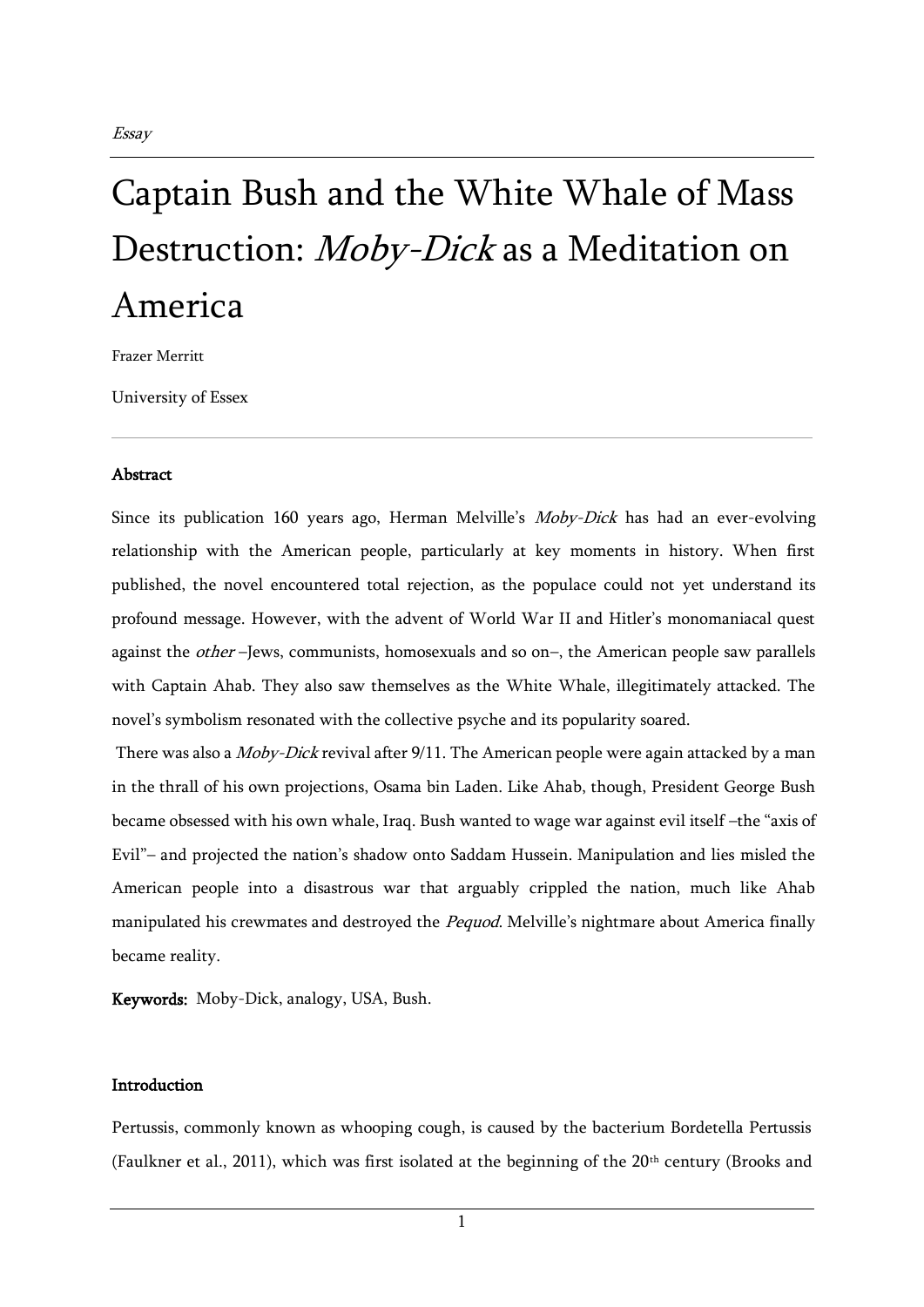Clover, 2005). Bordetella Pertussis (B. Pertussis) is an exclusively human pathogen which can affect people of all ages. Transmission of the organism occurs as a result of close direct contact with an infected person (Dodhia et al., 2002). It is a highly contagious disease of the respiratory tract, with up to 90% of household contacts developing the disease (Hodder et al., 1992; WHO, 2013).

Pertussis is an endemic disease with an estimated 16 million cases world-wide: there were around 195,000 pertussis-related deaths in 2008 alone, with 95% of cases occurring in developing countries (Halpering 2001; WHO, 2010). Recently however, there have also been outbreaks of pertussis in some developed countries. In England and Wales there were 1,614 laboratory-confirmed cases of whooping cough in October 2012, bringing the total number of cases in the regions to 7,728 (HPA, 2012a). Pertussis, although a vaccine-preventable infection, is still an endemic disease in the US (Wendelboe et al., 2005; Hewlett et al., 2005; and Klein et al., 2012) but the prevalence of the disease had reportedly been under control since the 2005 outbreak (Rohani and Drake, 2011).

The Centre for Disease Control and Prevention (CDC) reported that the overall incidence of pertussis peaked at 27,550 cases in 2010 but stabilised at 18,719 cases in 2011 (CDC, 2012). However, increased cases of pertussis were reported in the majority of states, with 49 states reporting an increase in whooping cough in 2012 compared to 2011 (CDC, 2013a). The United States is currently experiencing what may turn out to be the largest outbreak of reported pertussis in recent times (CDC, 2012). Provisional counts from the pertussis surveillance system put the number at more than 41,000 including 18 pertussis-related deaths (CDC, 2013a). The outbreaks were recorded despite rates of immunization at more than 80% among the population (Hewlett et al., 2005). Receipt of five doses of diphtheria, tetanus and acellular pertussis (DTaP) is mandatory for children in the US (Klein et al., 2012). As demonstrated, the US continues to record increases in incidence of pertussis despite it being a vaccine preventable disease (HPA, 2013; CDC, 2013b). This essay will argue that pertussis outbreak in the US is due to declining immunity and therefore vaccination schedules need to be redefined. The epidemiological triangle will be used to demonstrate the implications of this decline.

## Discussion

While adolescents and adults tend to display mild symptoms of pertussis, young unimmunised infants especially under six months of age are the most vulnerable group with the highest rates of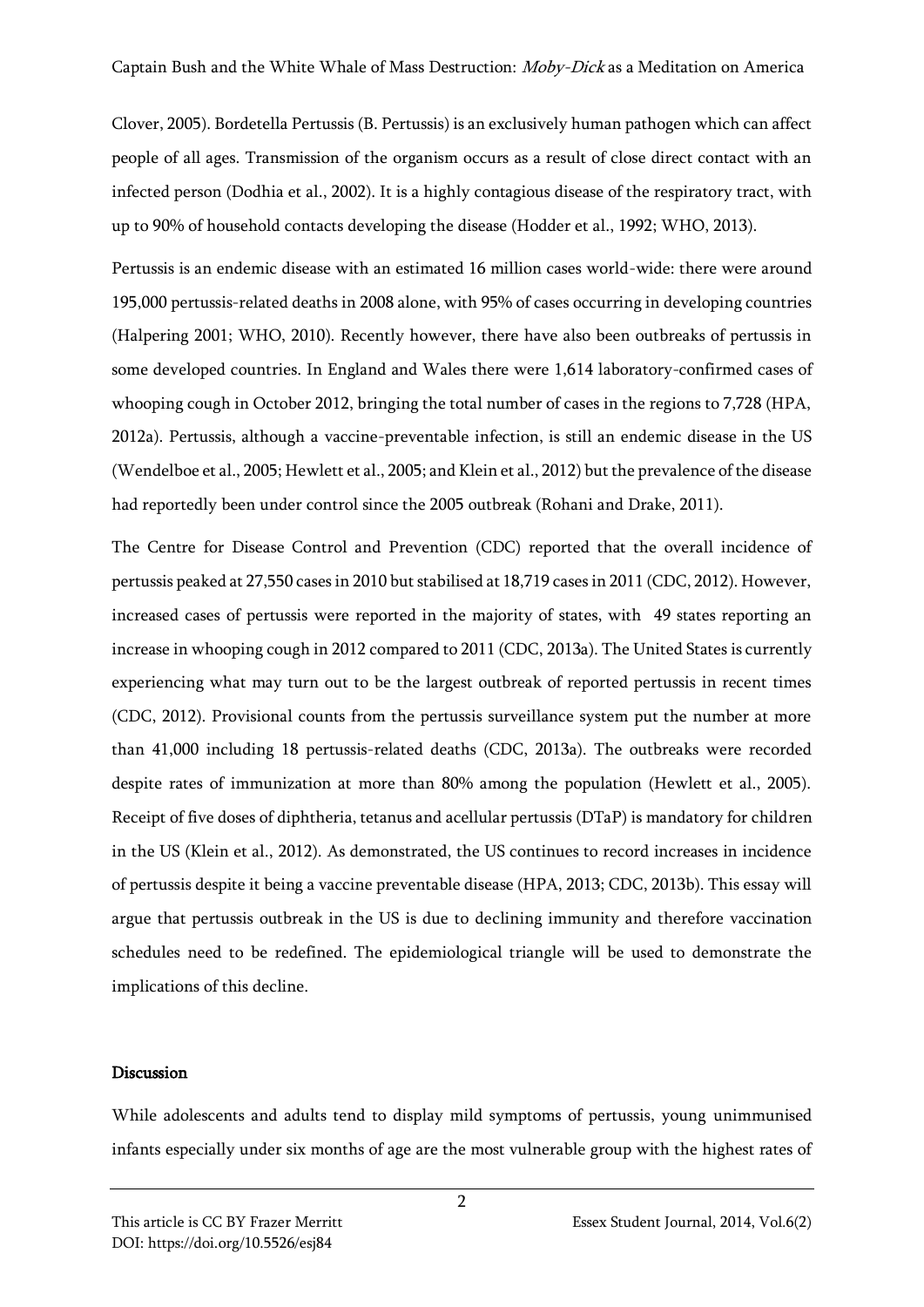complication and death occurring in this age bracket (Altamirano et al., 2012; Health Protection Agency 2012). Also, while pertussis vaccines are highly recommended to children under seven years of age (Ward et al., 2005), the disease is also frequent among adults. Because pertussis continues to circulate among older persons, this creates a source of contagion through respiratory secretion for young children, with parents identified as the most common source of transmission (Birsgard et al., 2004; de Greeff et al., 2010; Jardine et al., 2010; CDC, 2013b). As will be discussed further, evidence suggests that the transmission of pertussis may result from declining immunity (Forsyth et al., 2004). This may be due to modest decrease in vaccine effectiveness although the results on long-term vaccine protection are not fully available yet (CDC, 2013c).

In 2010, California experienced its highest incidence of pertussis in more than 60 years (Klein et al., 2012; Misegades et al., 2012). The disease was found to be highly prevalent in the 8 to 11 year old age group despite high vaccination coverage (Klein et al., 2012). A study of association between childhood pertussis and vaccination (receipt of all five dose of DTaP) conducted by Misegades et al. (2012) concluded that, as the time elapsed since the last DTaP dose increased, so did the chances of contracting pertussis. This therefore demonstrates that routine childhood immunisations are successful in reducing incidence levels of pertussis.

Another study was conducted by Klein et al. (2012), the aim of which was to assess and quantify the waning of DTaP protection against pertussis over time in a highly vaccinated child population, who received DTaP rather than a whole-cell pertussis vaccine between the ages of 3 and 7 years. The waning immunity after DTaP was assessed using two analyses. The primary analysis compared Polymerase Chain Reaction (PCR) -positive case patients with PCR-negative controls; while the secondary analysis compared PCR-positive case patients with a matched control. The first and secondary analyses revealed similar result: there was a 42% increase each year in the odds of acquiring pertussis after the fifth dose of DTaP (Klein et al., 2012). This suggests that immunity against pertussis wanes as the time interval after the DTaP increases. A very recent study assessing the risk of pertussis by time since vaccination in the two states of Minnesota and Oregon was conducted by Tartof et al. (2013). The study identified an increase in incidence rates and risk ratios of reported pertussis in the six years after receipt of the fifth DTaP dose. This also strongly suggests waning of immunity against pertussis in the US (Tartof et al., 2013).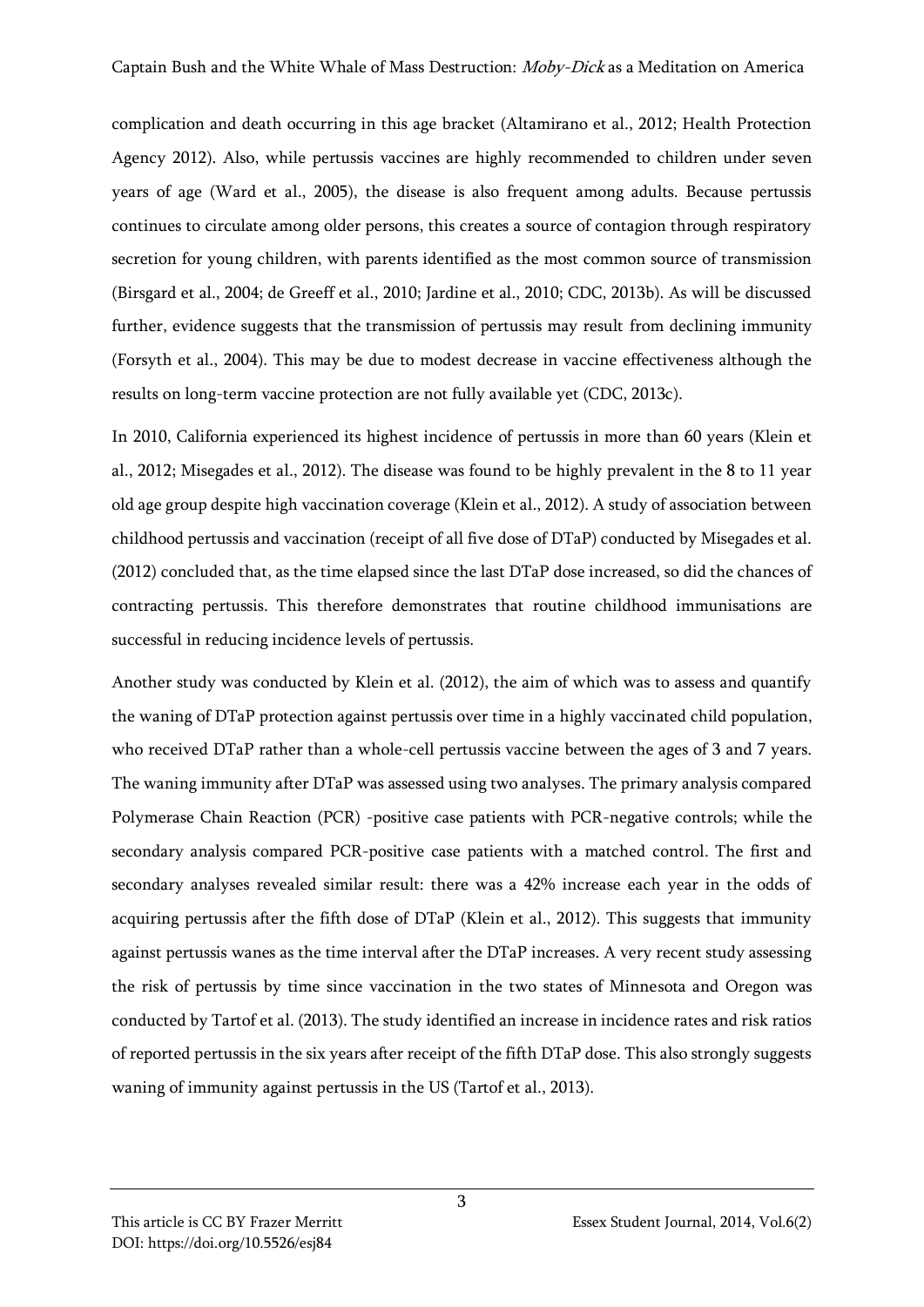A similar study was carried out in Norway, a country with relatively high immunisation levels. The study showed that immunity against pertussis has declined with time, a decline more evident in recent years despite a considerable variance of waning immunity among the studied population (Lavine et al., 2012). Previous outbreaks of pertussis necessitated change within many countries including Canada, the US and Norway- from the use of the whole-cell pertussis vaccine to a multicomponent acellular pertussis (DTaP) (Vickers et al., 2006).

Although DTaP has proven to be effective in the prevention of confirmed cases of pertussis infections and is associated with fewer adverse effects than whole-cell pertussis (Romina and Edwards, 2012), this effectiveness has not been profound given the recent pertussis outbreaks in the US (Klein, 2012), Norway (Lavine et al., 2012) and UK (HPA, 2012a). This is despite the high nation-wide coverage of the multi-component acellular pertussis vaccine in these countries.

The three mentioned studies (Misegades et al., 2012; Klein et al., 2012; Tartof et al., 2013) thereby assert that declining immunity after the fifth dose of DTaP among children played a key a role in fuelling the recent pertussis outbreak in the US. Also, there is consistency in the position of the three studies which demonstrate that there is a progressive decrease in estimated vaccine effectiveness each year after the final dose of vaccination of pertussis vaccination. Vaccine effectiveness may not, then, be the only factor fuelling outbreak of pertussis.

Since the eradication of vaccine-preventable communicable diseases such as pertussis remains an important international public health goal, various studies have asserted that waning immunity is a contributory factor to the rising incidence of pertussis globally. It is therefore pertinent to assess the implications of this factor on public health. One such study was carried out in the Netherlands in the year 2000 which, using a mathematical model, investigated the role of sub-clinical infection and waning immunity in the transmission force of B. Pertussis (van Boven et al., 2000). Analysis of the model reveals that waning immunity tends to increase the prevalence of susceptibility in the population, and thus tends to decrease the dynamics of infection.

On the other hand, the study also states that if most infections are sub-clinical, the true incidence of pertussis will be higher than the observed incidence, hence increasing the force of infection (van Boven et al., 2000). The results of this study are contingent on two factors: the rate at which immunity is lost, and the percentage of infections that are sub-clinical (van Boven et al. 2000). Since vaccination remains a major preventive measure against pertussis, this also has implication(s) for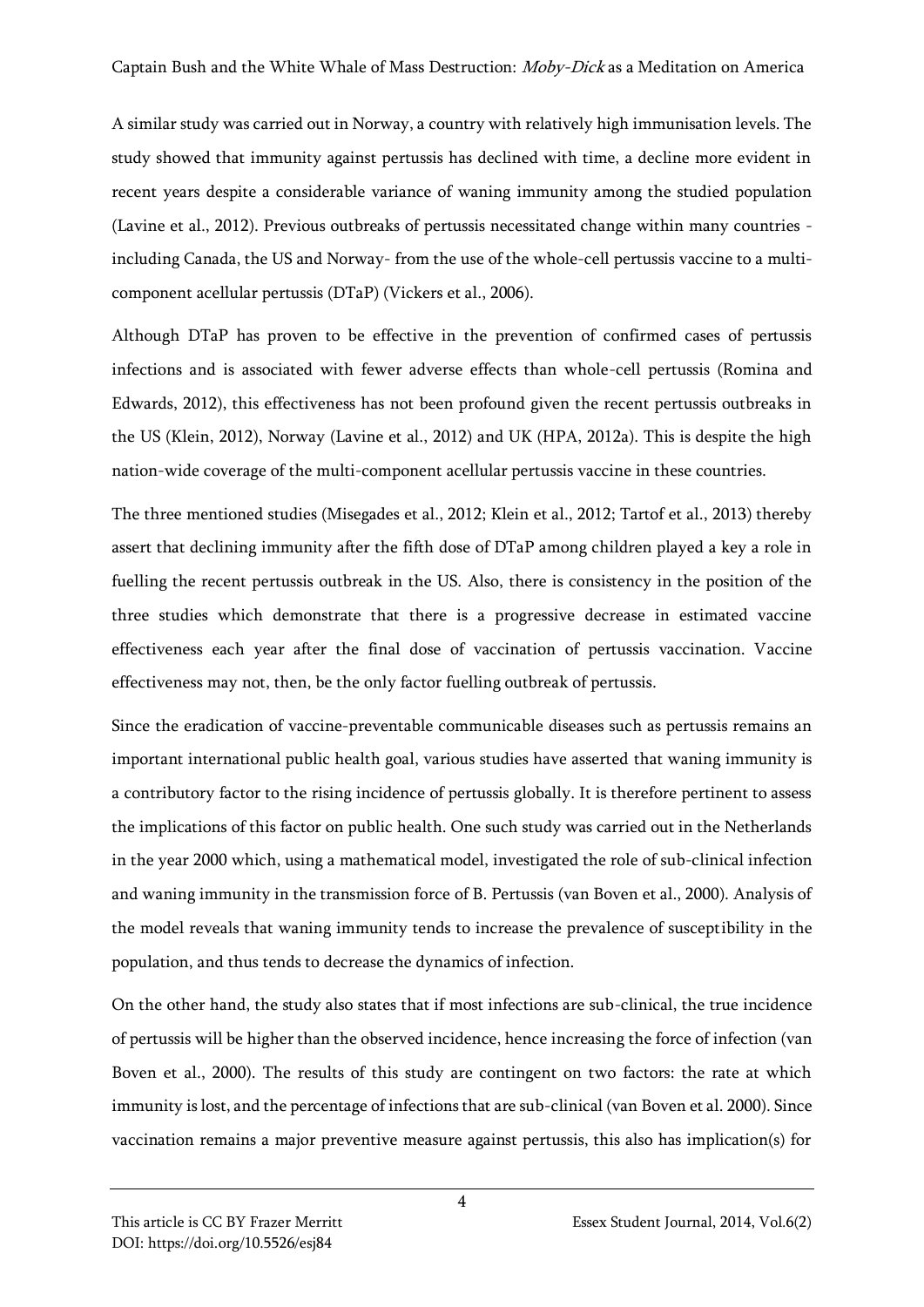public health. Based on empirical data from 64 countries across the five continents, frequent outbreaks of pertussis are associated with vaccine coverage (Broutin et al., 2010). A mathematical model of the analysis posits that if there is herd immunity, inter-epidemic periods of pertussis are expected to increase (Broutin et al., 2010). Does this then imply that pertussis is no longer vaccinepreventable?

While it could be argued that declining immunity is a contributory factor to the increase in the incidence of pertussis, the recent increase cannot be attributed to declining immunity alone. As the study by Klein et al. (2012) reveals, there is a sharp increase in the incidence of pertussis among children 8 to 11 years in California, followed by a sharp decrease among children aged 12 to 15 years. The study further states that the result is not characteristic of the epidemiology of pertussis in previous outbreaks (Klein et al., 2012). This may confirm the assertion of Cherry et al. (2012) that the infection rate burden of pertussis is unknown. This could partly be due to other pathogens which cause symptoms similar to pertussis (Faulkner et al., 2011; CDC, 2013a); hence, determining who has pertussis and who does not is difficult to ascertain. Due to different diagnoses across different areas, there is also no standardised laboratory diagnosis for B. Pertussis (Kretsinger et al., 2006; von Konig et al., 2002) and cultural studies which are the main standard have been superseded by the speed of PCR (Mandal et al., 2012). The study, while investigating the laboratory contamination responsible for pseudo-outbreak in the US in 2009, suggests that lack of PCR cutoffs for detecting weakly contaminant DNA is a contributory factor for the outbreak (Mandal et al., 2012).

However, a recent clinical case definition has been designed to increase sensitivity for detecting pertussis cases when a confirmatory laboratory test is negative (Faulkner et al., 2011). The increase in the incidence of pertussis therefore could also be due to improved detection as well as increased awareness in the reporting and better diagnosis of the disease (Forsyth et al., 2004; Faulkner et al., 2011). A similar study based on the data collected in England and Wales posits that loss of natural immunity may not be the primary driver of the rising incidence of pertussis (Wearing and Rohani, 2009). The study suggests that attention should instead be focussed on pathogen evolution and perturbations in vaccine manufacture, uptake and efficiency (Wearing and Rohani 2009).

Similarly, a recent study in Sweden suggested that waning immunity appears to be a less important factor for high incidence of pertussis. The study asserts that age-specific contact patterns, with high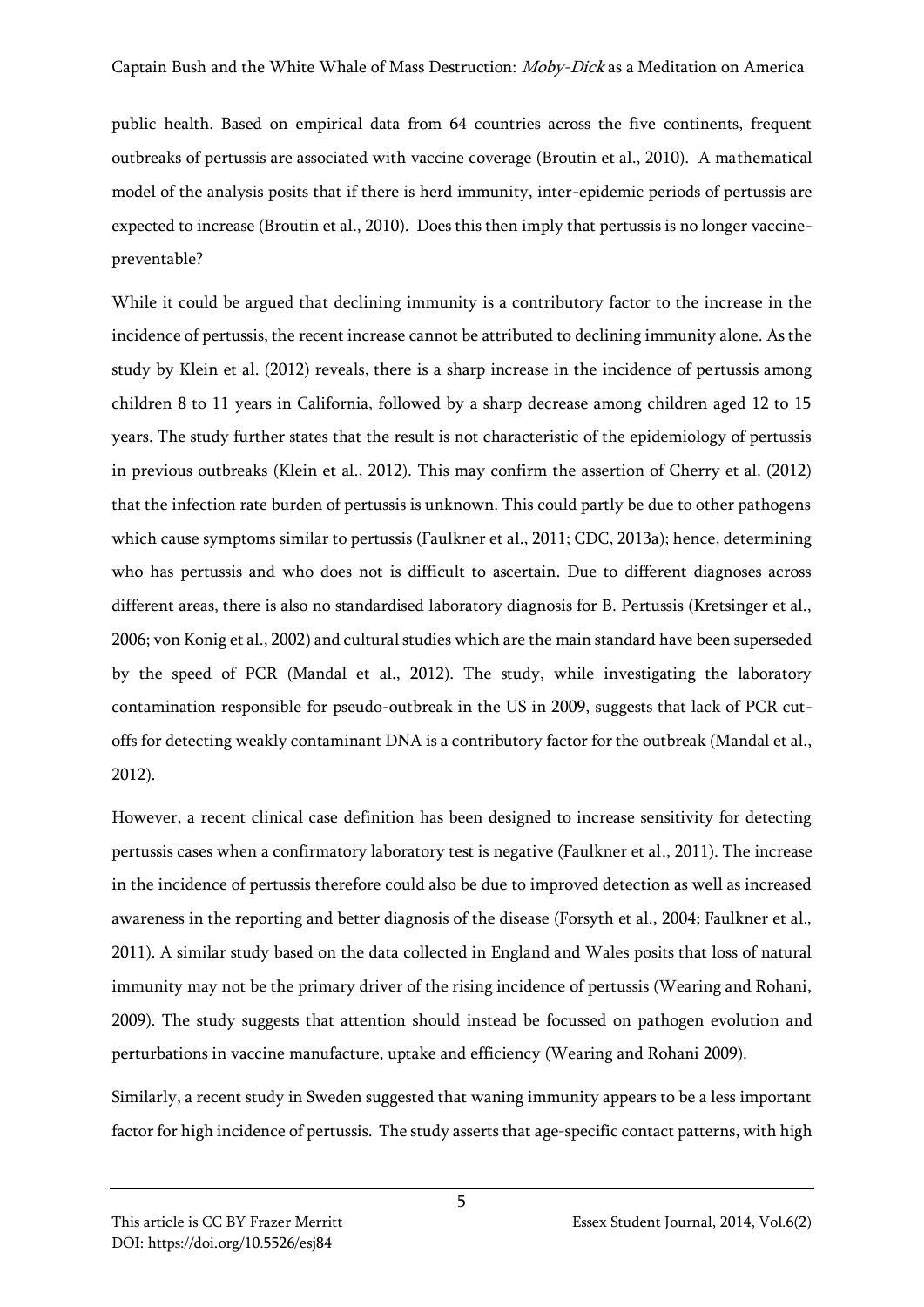levels within certain age-groups and between parents and children, are all that is necessary to explain the epidemiology of prevalence of pertussis (Rohani et al., 2010).

Another recent study in the US revealed that the rising incidence of pertussis can be explained beyond age-specific contact patterns and declined immunity (Schmidtke et al., 2012). The study divided 661 B. Pertussis isolates collected in the US between 1935 and 2009 into eight periods relating to introduction of novel vaccines or change in vaccination schedule. It found a degree of variation in B. Pertussis population in period three -1970s and 1980s- and also further suggested that, given the fact that it has no non-human hosts or environmental niches, vaccine-mediated immunity is the most likely factor for the selective pressure against B. Pertussis. The study concludes that vaccine-induced virulence evolution may be a factor responsible for the variation in B. Pertussis population (Schmidtke et al., 2012). This conclusion is similar to the evidence found in World Health Organisation's (WHO) position paper, stating that B. Pertussis may alter their phenotypic state, thereby showing different expressions of virulence factors (WHO, 2010). This virulence evolution may therefore be responsible for the high incidence in pertussis.

As evidenced above, the high incidence of pertussis in the US goes beyond the issue of declining immunity and is therefore multi-factorial, including dramatic shifts in age distribution during large epidemics (Klein et al., 2012). In line with this, the control measures for pertussis have to be modified or vaccination schedules changed to reflect the current reality. The existing control measures in the US recommend that the first three shots of DTaP are given to infants at 2, 4 and 6 months of age. The fourth and fifth shots are given at 15 through 18 months and 4 through 6 years respectively (CDC, 2013b). Preteens in the US, who missed the earlier vaccinations and adults, are to be given a single dose of Tdap booster vaccine (Kretsinger et al., 2006).

Several positions have been put forward for mass vaccination of the population (Forsyth et al., 2004; Lavine et al., 2012). With parents and close family members serving as sources of contagion to young infants, vaccination of adults with Tdap has been recommended, especially for those who have close contact with infants (de Greeff et al., 2010; Jardine et al., 2010). Tdap as a booster immunization was licensed in the US for persons aged 11 – 64 years (Kretsinger et al., 2006). It has been proven to be effective and safe, particularly if the recipients have received tetanus diphtheria or tetanus toxoid immunization (Td/TT) more than 2 years earlier (Kretsinger et al., 2006, Talbot et al. 2010). As part of the control measure and in addition to adult booster immunization (Tdap),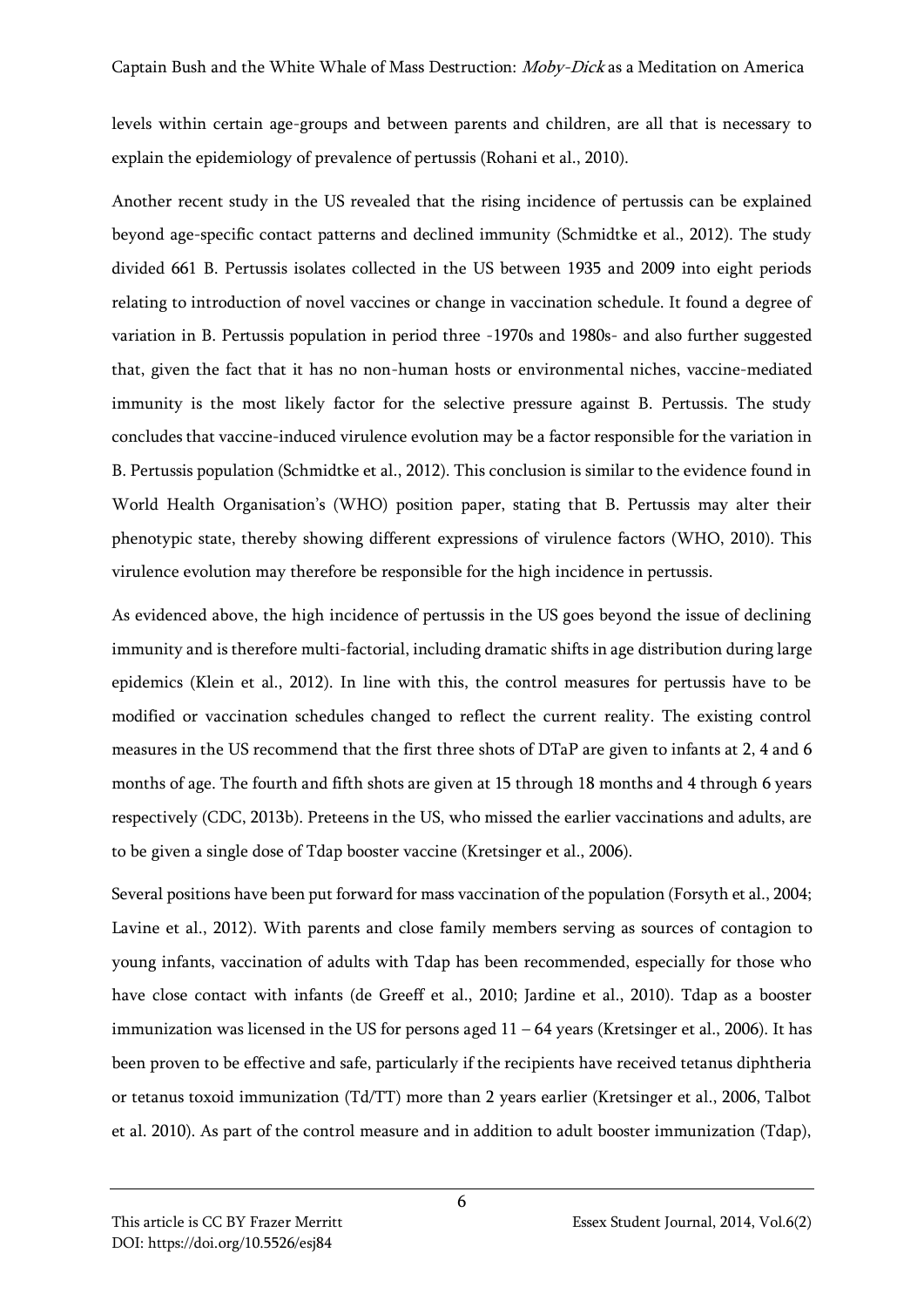the Advisory Committee on Immunization Practice (ACIP) of the CDC also recommended cocooning of infants (Kretsinger et al., 2006).

Cocooning is the targeted immunization of post-partum women and all contacts of their infants during the first year of life, before their birth or during hospital discharge (Healy and Baker 2012). The ACIP recommendation is based on similar proposal from other countries and is in line with the recommendation from Global Pertussis Initiative (GPI) (Forsyth et al., 2007). However, as Healy and Baker (2012) posit, cocooning is cost-effective but it has some fundamental constraints. It is limited in its ability to prevent infant pertussis in the first few weeks of life because the disease may be circulating in a household at the time of birth.

Secondly, cocooning is a logistically difficult measure to implement (Healy and Baker, 2012), a position supported by a similar study conducted in Canada by Skowronski et al. (2012). The study revealed that pertussis related morbidity is uncommon; hence the clinical course typically includes full recovery without residual disability. Therefore, the number needed to vaccinate (NNV) estimates that parental pertussis cocoon immunization can be used to produce some estimate costs.

Multiplying the NNV by immunization costs (vaccine + administration > \$20 [Canadian Dollars]) shows that the cost per infant hospitalization (∼\$200,000), intensive care unit (ICU) admission (>\$2 million), or death (>\$20 million) prevented through parental pertussis immunization seems to be significantly high (Skowronske et al., 2012). However, evidence shows that even if mass pertussis vaccination including cocooning is embarked upon, some constraints still exist. The fact that pertussis susceptibility increases as the interval from the last scheduled vaccination increases, will lead to a reduced level of herd immunity, resulting in greater risk of acquisition (Witt et al., 2012).

According to Romina and Edwards (2012), it is not entirely clear what the implication of widespread uptake of the booster doses (Tdap) in the recommended age groups in the US will be, but data from Australia asserts that Tdap could have an impact on the total disease burden. A study by Witt et al. (2012) further suggests that the current pertussis vaccine doses seem not to be sufficient enough to prevent outbreaks of pertussis. This is similar to the conclusion reached by Romina and Edwards (2012) that it is not evident that a single booster dose of Tdap in adolescents and adults can confer lifelong immunity. The question now is, how best can we protect the populace from high incidence of pertussis?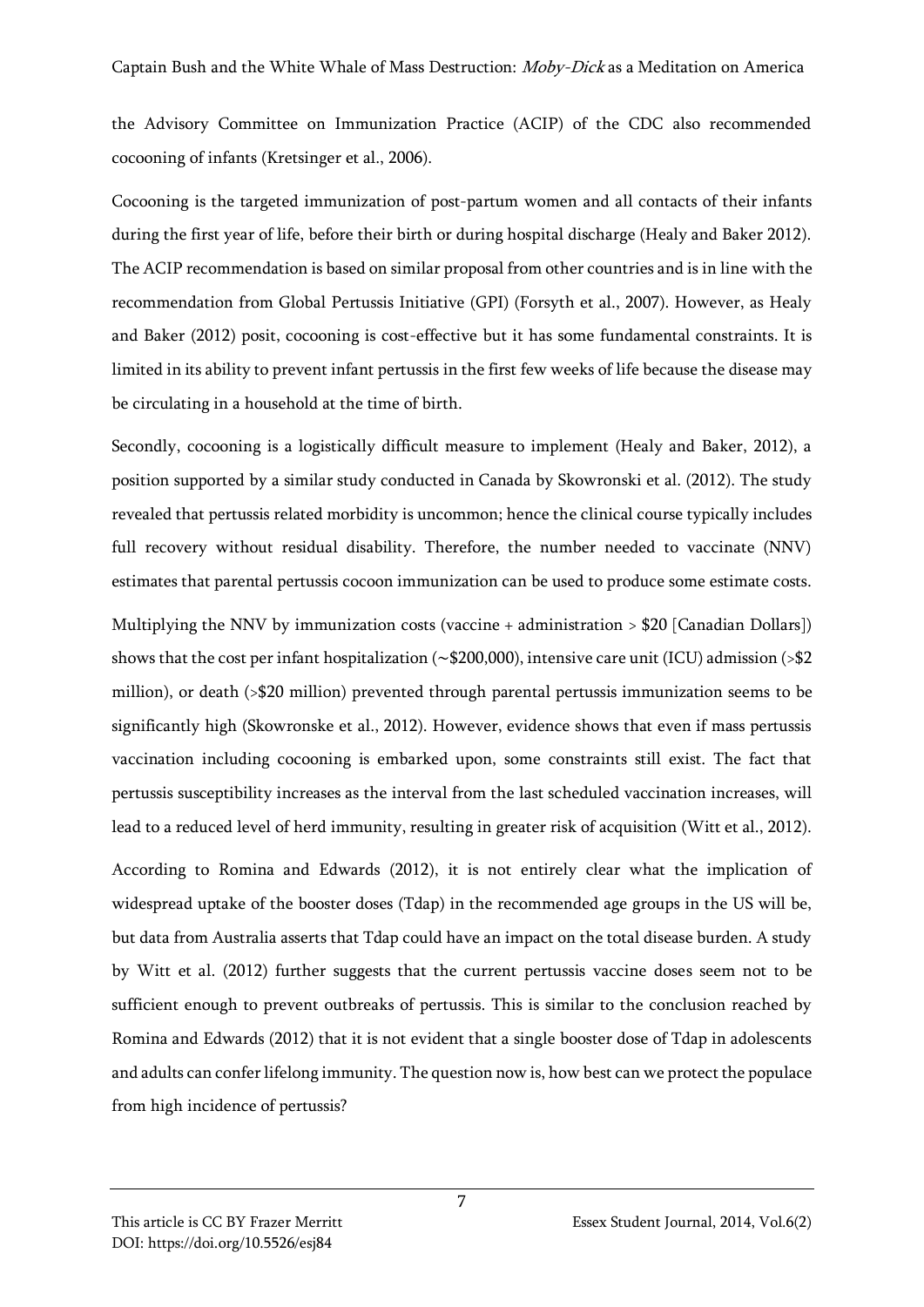Witt et al. (2012) and Romina and Edwards (2012) state that consideration should be given to the possibility of earlier or numerous doses -initial vaccination and booster vaccination- of acellular vaccine for both infants and adults as part of the routine immunization scheduled. Additionally, since evidence portends that pertussis is most severe among young infants (Altamirano et al., 2012; HPA, 2012b), the current vaccination schedule, which administers the first dose of pertussis vaccine no earlier than six weeks, leaves some windows of susceptibility. This reinforces the conclusion of Romina and Edwards (2012) that the possibility of clinical administration of pertussis vaccination to infants younger than six weeks should be explored.

#### Conclusion

Pertussis, despite being a vaccine-preventable disease, continues to exert a considerable burden on public health, with significant morbidity in highly vaccinated populations. While evidence that declining immunity is responsible for increased incidence of pertussis in the US is not conclusive, there is a strong indication that declining immunity plays some role in influencing the rising incidence of the disease. To this extent, vaccination remains an effective global measure against pertussis. In the meantime, efforts should be geared towards assessing long-term immunogenicity of the booster vaccine. This will help in determining whether there is a need for repeated doses or not. If the immunogenicity is found to be relatively short, a pertussis containing vaccine providing long-lasting immunity should be advocated. However, because the development of a new vaccine remains in the distant future, the need to intensify on-going assessments of the determinants of declining immunity with acellular vaccine is of immediate importance.

### References

Altamirano, C.M., et al. (2012). Booster Vaccination against Bordetella Pertussis during Pregnancy. Gineco Obstet Mex, 80(5), pp. 341-347.

Bisgard, K.M., et al. (2004). Infant Pertussis: Who Was the Source? Pediatric Infectious Disease Journal, 23(11), pp. 985–989.

# DOI: https://doi.org/10.5526/esj84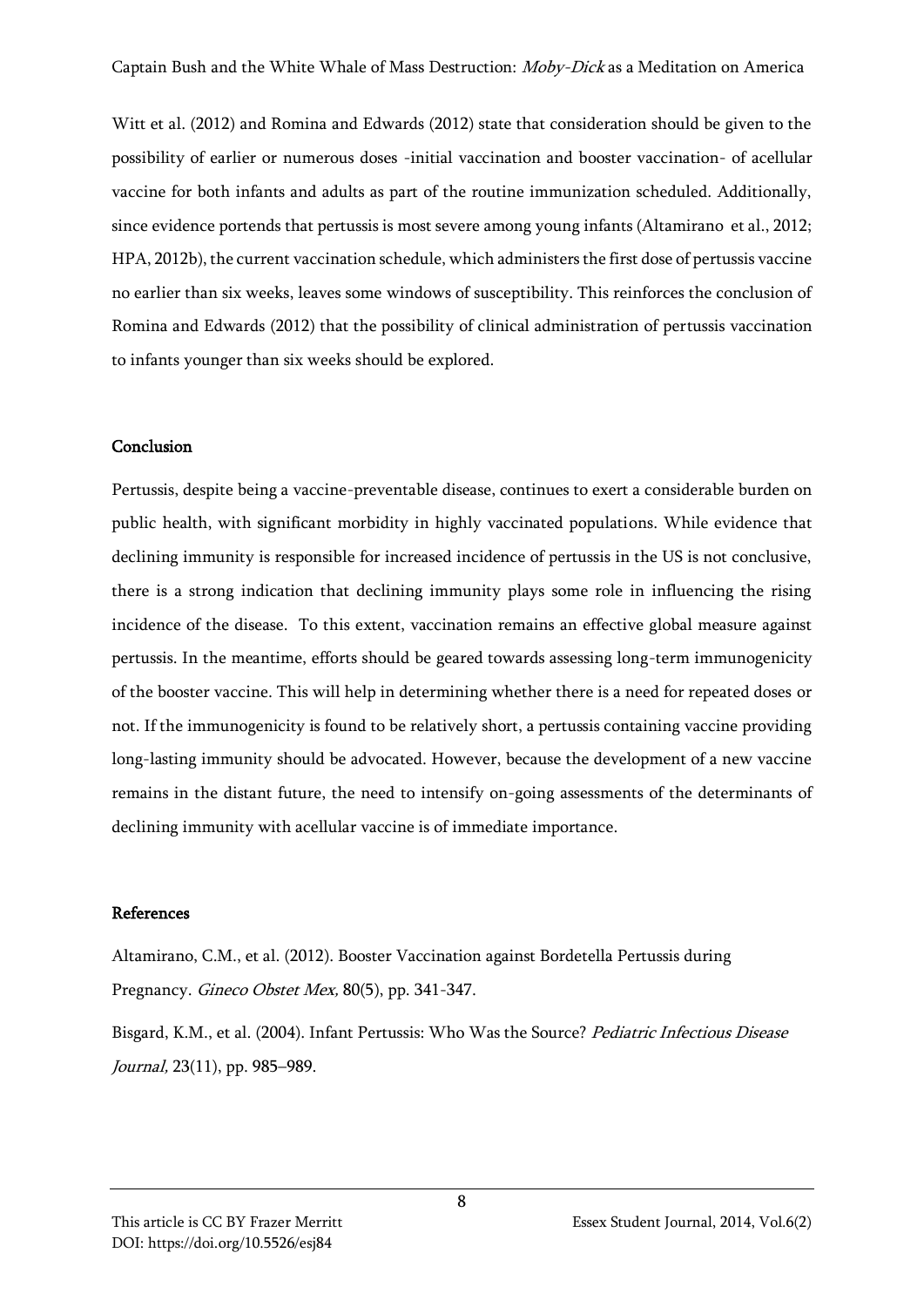Brooks, D.A., and Clover, R. (2005). Pertussis Infection in the United States: Role for Vaccination of Adolescents and Adults. Journal of the American Board of Family Medicine, 19(6), pp. 603-611. [Online] Available at: [<http://www.jabfm.org/content/19/6/603.full>](http://www.jabfm.org/content/19/6/603.full) [Accessed: 22 April 2013].

Broutin, H., et al. (2010). Impact of Vaccination and Birth Rate on the Epidemiology of Pertussis: a Comparative Study in 64 Countries. Proceedings of the Royal Society of Biological Science, 277(1698), pp. 3239-3245. [Online] Available at:

[<http://www.ncbi.nlm.nih.gov/pmc/articles/PMC2981935/>](http://www.ncbi.nlm.nih.gov/pmc/articles/PMC2981935/) [Accessed: 25 April 2013].

Centres for Disease Control and Prevention (CDC) (2012). Surveillance and Reporting. [Online] Available at: <[http://www.cdc.gov/pertussis'/surv](http://www.cdc.gov/pertussis)-reporting.html> [Accessed: 19 March 2013]. Centres for Disease Control and Prevention (CDC) (2013a). Pertussis (Whooping Cough). [Online] Available at: [<http://www.cdc.gov/pertussis/outbreaks.html>](http://www.cdc.gov/pertussis/outbreaks.html) [Accessed: 19 March 2013]. Centres for Disease Control and Prevention (CDC) (2013b). Pertussis (Whooping Cough) – What You Need to Know. [Online] Available at: [<http://www.cdc.gov/Features/Pertussis/>](http://www.cdc.gov/Features/Pertussis/) [Accessed: 20 March 2013].

Cherry, J.D., et al. (1988). Pertussis Immunization. Pediatrics, 81(6), pp. 933-984.

Cherry, J.D., et al. (2012). Clinical Definitions of Pertussis: Summary of a Global Pertussis Initiative Roundtable Meeting, February 2011. Clinical Infectious Diseases, 54(12), pp. 1756-1764. [Online] Available at: [<http://www.ncbi.nlm.nih.gov/pmc/articles/PMC3357482/>](http://www.ncbi.nlm.nih.gov/pmc/articles/PMC3357482/) [Accessed: April 2013].

Dodhia, H., et al. (2002). UK Guidelines for Use of Erythromycin Chemoprophylaxis in Persons Exposed To Pertussis. Journal of Public Health Medicine, 24(3), pp. 200-206.

Faulkner, A., et al. (2011). Pertussis. *VPD Surveillance Manual ,* 5<sup>th</sup> ed., Chapter 10. [Online] Available at: [<http://www.cdc.gov/vaccines/pubs/surv-manual/index.html>](http://www.cdc.gov/vaccines/pubs/surv-manual/index.html) [Accessed: 19 May 2014].

Forsyth, K.D., et al. (2004). New Pertussis Vaccination Strategies beyond Infancy: Recommendations by the Global Pertussis Initiative. Clinical Infectious Diseases, 39, pp. 1802- 1809.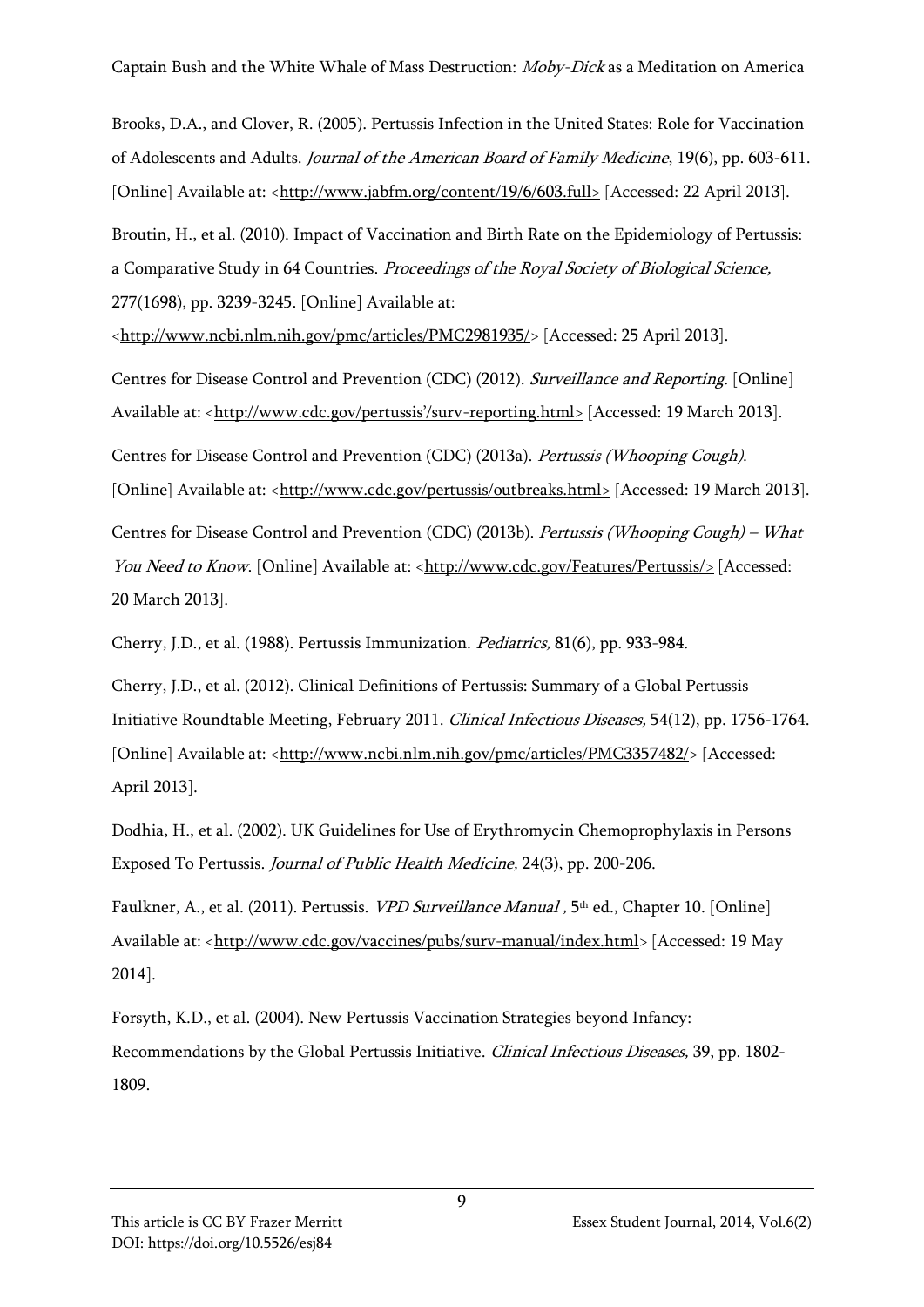Forsyth, K.D., et al. (2007). Prevention of Pertussis: Recommendations Derived from the Second Global Pertussis Initiative Roundtable Meeting. Vaccine, 25(14), pp. 2634-2642.

De Greeff, S.C., et al. (2010). Pertussis Disease Burden in the Household: How to Protect Young Infants. Clinical Infectious Diseases, 50(10), pp.1339–1345.

Jardine, A., et al. (2010). Who Gives Pertussis to Infants? Source of Infection for Laboratory Confirmed Cases Less than 12 Months of Age during an Epidemic Sydney, 2009. Clinical and Developmental Immunology, 34(2). [Online] Available at:

[<http://www.health.gov.au/internet/main/publishing.nsf/content/cda-cdi3402-pdf](http://www.health.gov.au/internet/main/publishing.nsf/content/cda-cdi3402-pdf-cnt.htm/$FILE/cdi3402e.pdf)[cnt.htm/\\$FILE/cdi3402e.pdf>](http://www.health.gov.au/internet/main/publishing.nsf/content/cda-cdi3402-pdf-cnt.htm/$FILE/cdi3402e.pdf) [Accessed: 22 April 2013].

Halperin, S.A., (2001). Pertussis Immunization for Adolescents: What Are We Waiting for? Canadian Journal of Infectious Diseases, 12(2), pp. 74-76. [Online] Available at: [<http://www.ncbi.nlm.nih.gov/pmc/articles/PMC2094806/pdf/JID12074.pdf>](http://www.ncbi.nlm.nih.gov/pmc/articles/PMC2094806/pdf/JID12074.pdf) [Accessed: 20 March 2013].

Health Protection Agency (HPA) (2012a). Whooping Cough Cases Continue to Increase. [Online] Available at: <http://www.hpa.org.uk/webw/HPAwebandHPA [webStandard/HPAweb\\_C/1317137240199>](http://www.hpa.org.uk/webw/HPAwebandHPA%20webStandard/HPAweb_C/1317137240199) [Accessed: 19 March 2013].

Health Protection Agency (HPA) (2012b). HPA Guidelines for the Public Health Management of Pertussis. [Online] Available at:

[<http://www.hpa.org.uk/webc/HPAwebFile/HPAweb\\_C/1287142671506>](http://www.hpa.org.uk/webc/HPAwebFile/HPAweb_C/1287142671506) [Accessed: 18 March] 2013].

Health Protection Agency (HPA) (2013). Cases of Whooping Cough Continue to Decrease. [Online] Available at:

[<http://www.hpa.org.uk/NewsCentre/NationalPressReleases/2013PressReleases/130301Casesofwh](http://www.hpa.org.uk/NewsCentre/NationalPressReleases/2013PressReleases/130301Casesofwhoopingcoughcontinuetodecrease/) [oopingcoughcontinuetodecrease/>](http://www.hpa.org.uk/NewsCentre/NationalPressReleases/2013PressReleases/130301Casesofwhoopingcoughcontinuetodecrease/) [Accessed: 20 March 2013].

Healy, C.M., and Baker, C.J. (2012). Infant Pertussis: What to Do Next? Clinical Infectious Diseases, 54(3), pp. 328-330.

Hewlett, E.L., and Edwards, K.M. (2005). Pertussis -Not Just for Kids. The New England Journal of Medicine, 352, pp.1215-1222.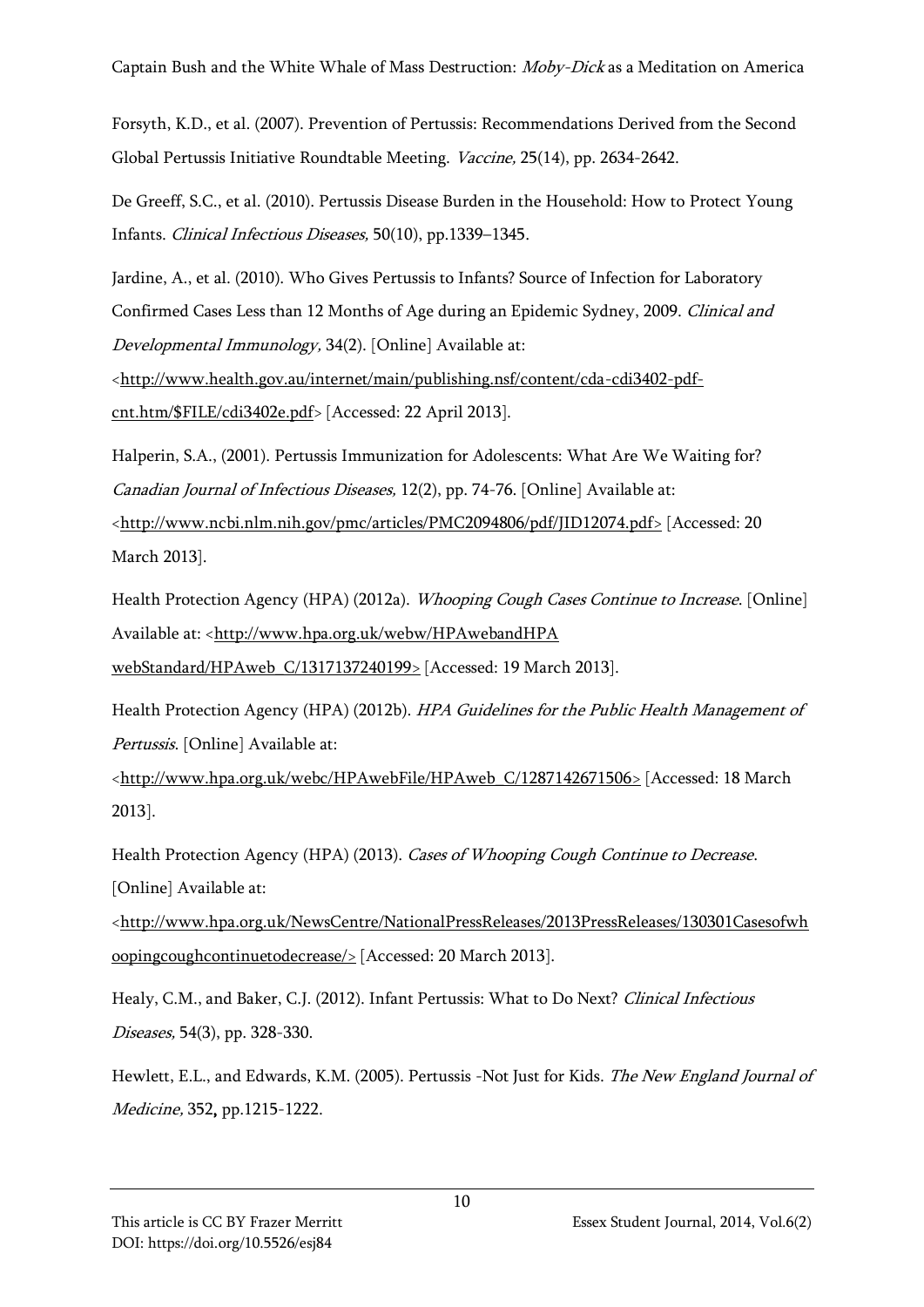Hodder, S.L., and Mortimer, E.A. (1992). Epidemiology of Pertussis and Reactions to Pertussis Vaccine. Epidemiological Review, 14, pp. 243-267.

Klein, N.P., et al. (2012). Waning Protection after Fifth Dose of Acellular Pertussis Vaccine in Children. The New England Journal of Medicine, 367(11), pp. 1012-1019. [Online] Available at: [<http://idahoimmune.org/pdfs/NEJMoa1200850.pdf>](http://idahoimmune.org/pdfs/NEJMoa1200850.pdf) [Accessed: 23 April 2013]

Kretsinger, K., et al. (2006). Preventing Tetanus, Diphtheria and Pertussis Among Adults: Use of Tetanus Toxoid, Reduced Diphtheria Toxoid and Acellular Pertussis Vaccine Recommendations of the Advisory Committee on Immunization Practices (ACIP) and Recommendation of ACIP, Supported by the Healthcare Infection Control Practices Advisory Committee (HICPAC), for Use of Tdap among Health-Care Personnel. Morbidity and Mortality Weekly Report, 55(RR-17), pp. 1-37. [Online] Available at: [<http://www.cdc.gov/mmwr/preview/mmwrhtml/rr5517a1.htm>](http://www.cdc.gov/mmwr/preview/mmwrhtml/rr5517a1.htm) [Accessed: 24 April 2013].

Lavine, J., et al. (2012) Short-Lived Immunity against Pertussis, Age-Specific Routes of Transmission and the Utility of a Teenage Booster Vaccine. Vaccine, 30(3), pp. 544-551 Online at: [<http://www.ncbi.nlm.nih.gov/pmc/articles/PMC3246080/pdf/nihms340699.pdf>](http://www.ncbi.nlm.nih.gov/pmc/articles/PMC3246080/pdf/nihms340699.pdf) [Accessed: on: 23 April 2012].

Mandal, S., et al. (2012). Pertussis Pseudo-Outbreak Linked to Specimens Contaminated by Bordetella Pertussis DNA from Clinic Surfaces. Pediatrics, 129, pp. e424-e430. [Online] Available at: [<http://www.pediatricsdigest.mobi/content/129/2/e424.full.pdf+html>](http://www.pediatricsdigest.mobi/content/129/2/e424.full.pdf+html) [Accessed: 24 April 2013].

Misegades, L.K., et al. (2012). Association of Childhood Pertussis with Receipt of 5 Doses of Pertussis Vaccine by Time since Last Vaccine Dose, California, 2010. The Journal of American Medical Association, 308(20), pp. 2126-2132.

Rohani, P., and Drake, J.M. (2011). The Decline and Resurgence of Pertussis in the US. Epidemics, 3(3), pp. 183-188.

Rohani, P., Zhong, X., and King, A.A. (2010). Contact Network Structure Explains the Changing Epidemiology of Pertussis. Science, 330(600), pp. 982–985.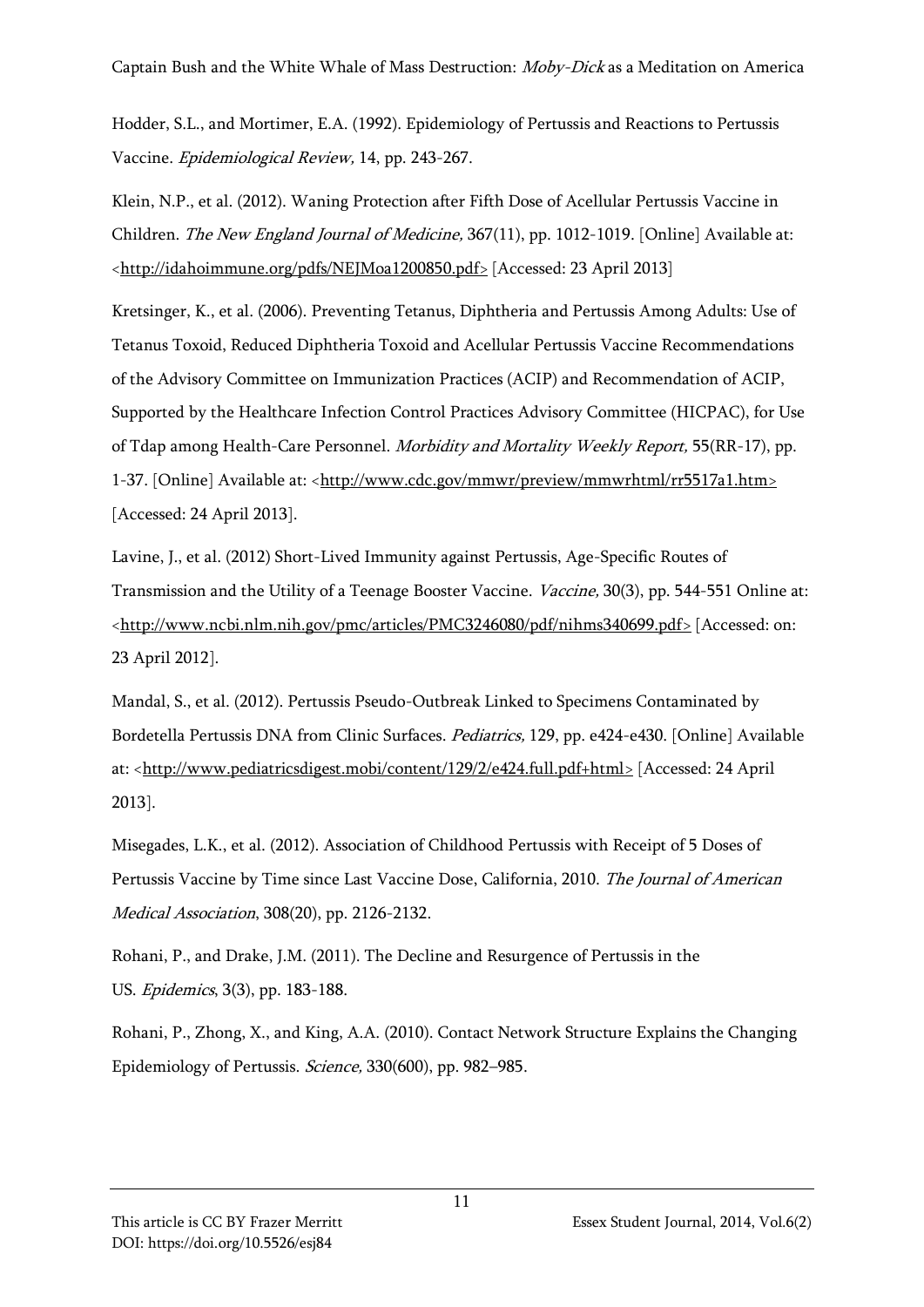Romina, L., and Edwards, K.M. (2012). Re-Emergence of Pertussis: What Are the Solutions? Vaccines, 11(11), pp. 1331-1346. [Online] Available at:

[<http://www.medscape.com/viewarticle/777012\\_6>](http://www.medscape.com/viewarticle/777012_6) [Accessed: 24 April 2013].

Schmidtke, A.J., et al. (2012). Population Diversity among Bordetella Pertussis Isolates United States 1935-2009. *Emerging Infectious Diseases*, 18(8), pp. 1248-1255. [Online] Available at: [<http://www.ncbi.nlm.nih.gov/pmc/articles/PMC3414039/>](http://www.ncbi.nlm.nih.gov/pmc/articles/PMC3414039/) [Accessed: 24 April 2013].

Skowronski, D.M., et al. (2012). The Number Needed to Vaccinate to Prevent Infant Pertussis Hospitalization and Death through Parent Cocoon Immunization. Centre for Infectious Diseases, 54(3), pp. 318-327 [Online] Available at:

[<http://cid.oxfordjournals.org/content/54/3/318.full.pdf+html>](http://cid.oxfordjournals.org/content/54/3/318.full.pdf+html) [Accessed: on: 25 April 2013].

Talbot, E.A., et al. (2010). The Safety of Immunizing with Tetanus-Diphteria-Acellular Pertussis Vaccine (Tdap) Less than 2 Years Following Tetanus Vaccination: Experience during a Mass Vaccination Campaign of Healthcare Personnel during a Respiratory Illness Outbreak. Vaccine, 28(50), pp. 8001-8007.

Tartof, S.Y., et al. (2013). Waning Immunity to Pertussis following 5 Doses of DTap. Pediatrics, 131(4). [Online] Available at: [<http://files.sld.cu/inmunologia/files/2013/03/2013-03-17-para-files](http://files.sld.cu/inmunologia/files/2013/03/2013-03-17-para-files-sld.pdf)[sld.pdf>](http://files.sld.cu/inmunologia/files/2013/03/2013-03-17-para-files-sld.pdf) [Accessed: 24 April 2013].

Van Boven, M., et al. (2000). Waning Immunity and Sub-Clinical Infection in an Epidemic Model: Implication for Pertussis in the Netherlands. Mathematical Biosciences, 164, pp. 161-182. [Online] Available at:

[<http://elmu.umm.ac.id/file.php/1/jurnal/M/Mathematical%20Biosciences/Vol164.Issue2.Apr2000](http://elmu.umm.ac.id/file.php/1/jurnal/M/Mathematical%20Biosciences/Vol164.Issue2.Apr2000/6181.pdf) [/6181.pdf>](http://elmu.umm.ac.id/file.php/1/jurnal/M/Mathematical%20Biosciences/Vol164.Issue2.Apr2000/6181.pdf) [Accessed: 24 April 2013].

Vickers, D., et al. (2006). Whole-Cell and Acellular Pertussis Vaccination Programs and Rates of Pertussis among Infants and Young Children. Canadian Medical Association Journal, 175(10). [Online] Available at: [<http://www.ecmaj.ca/content/175/10/1213.full>](http://www.ecmaj.ca/content/175/10/1213.full) [Accessed: 24 April 2013].

Von Konig, C.H., et al. (2002). Pertussis of Adults and Infants. The Lancet Infectious Diseases, 2(12), pp. 744-750.

Ward, J.I., et al. (2005). Efficacy of an Acellular Pertussis Vaccine among Adolescents and Adults. The New England Journal of Medicine, 353(15), pp. 1555-1563.